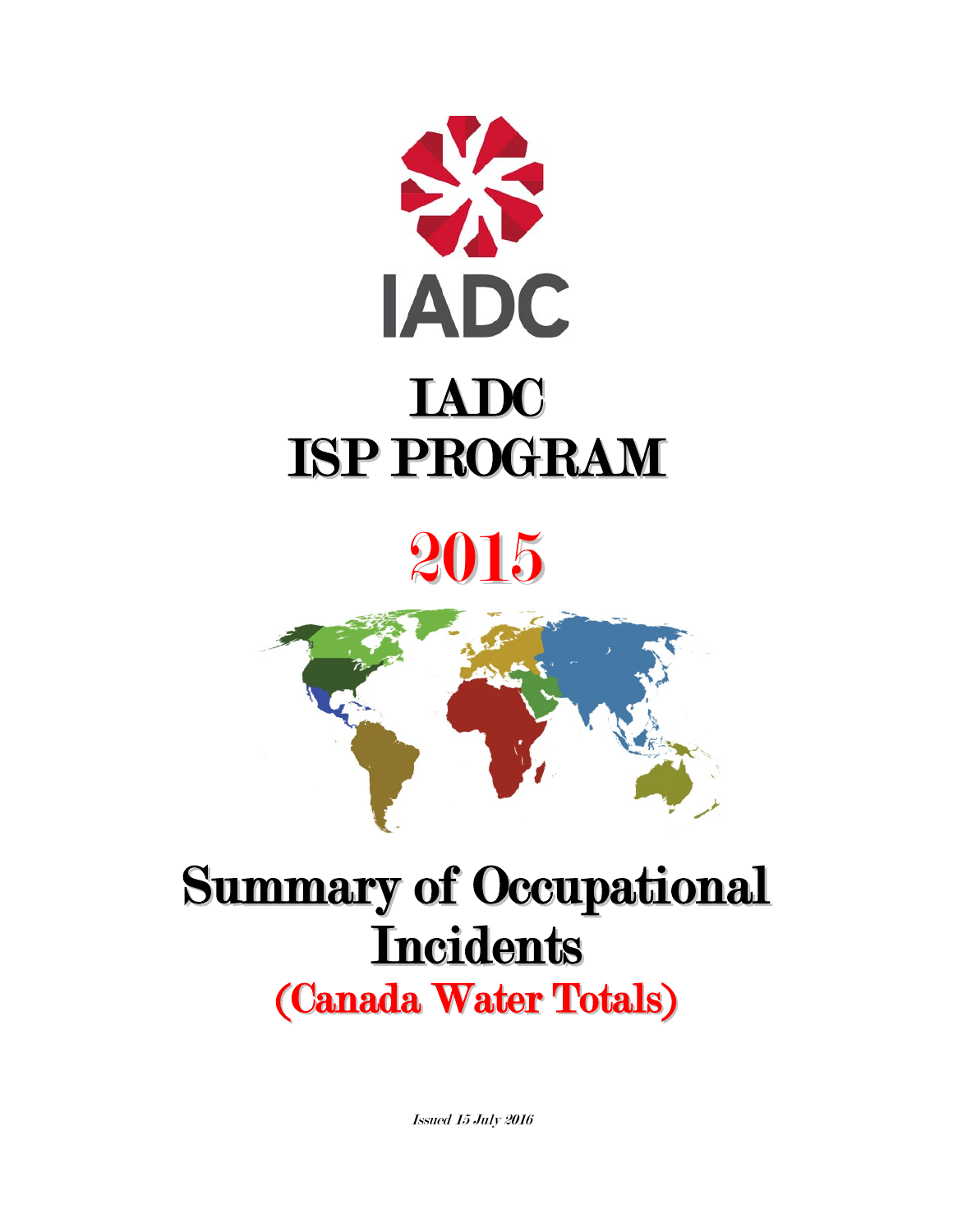

# Table of Contents

**(Table of Contents is Hyperlinked, Just click on Topic & go)**

| Canada Water Total Recordable Incidents by Time of Day (Chart 18) 10 |  |
|----------------------------------------------------------------------|--|
|                                                                      |  |
|                                                                      |  |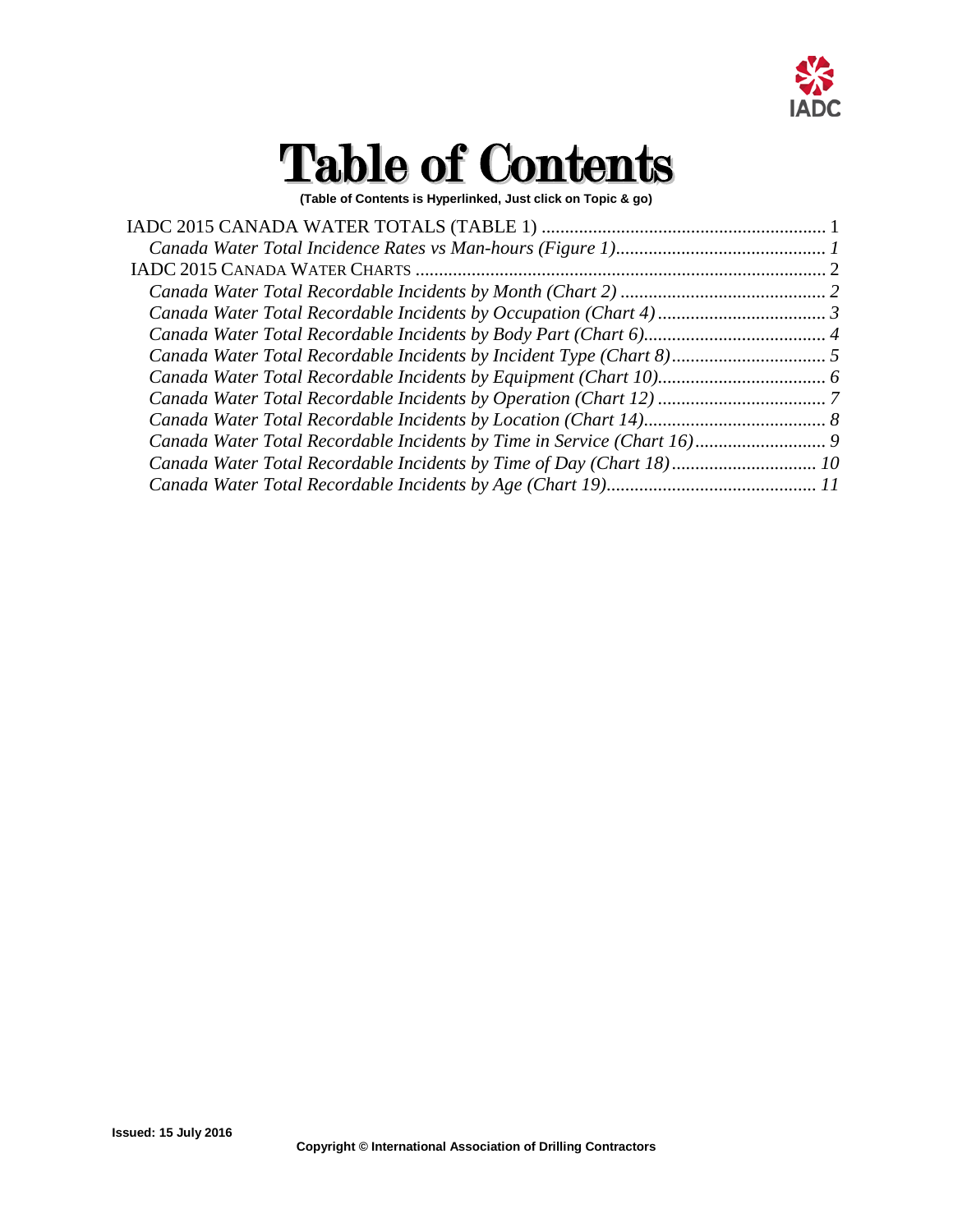

### **IADC 2015 Canada Water Totals (Table 1)**

<span id="page-2-0"></span>

|                                          | <b>Totals</b> |
|------------------------------------------|---------------|
| <b>Total Manhours</b>                    | 1,496,644     |
| <b>Total Medical Treatment Incidents</b> |               |
| <b>Total Restricted Work Incidents</b>   | 4             |
| <b>Total Lost Time Incidents</b>         | 0             |
| <b>Total Fatalities</b>                  | 0             |
| <b>Total Recordables</b>                 | 6             |
| <b>MTO Incidence Rate</b>                | 0.27          |
| <b>RWC Incidence Rate</b>                | 0.53          |
| <b>LTI Incidence Rate</b>                | 0.00          |
| <b>LTI Frequency Rate</b>                | 0.00          |
| <b>DART Incidence Rate</b>               | 0.53          |
| <b>DART Frequency Rate</b>               | 2.67          |
| Recordable Incidence Rate                | 0.80          |
| <b>Recordable Frequency Rate</b>         | 4.01          |

MEDICAL TREATMENT INCIDENCE RATE = MTOs X 200,000 / MANHOURS (LTIs NOT INCLUDED) RESTRICTED WORK INCIDENCE RATE = RWCs X 200,000 / MANHOURS (LTIs NOT INCLUDED) LOST TIME INCIDENCE RATE -( LTIs+FTLs) X 200,000 / MANHOURS LOST TIME FREQUENCY RATE = (LTIs+FTLS) X 1,000,000 / MANHOURS DART INCIDENCE RATE - (LTIs+FTLs+RWCs) X 200,000 / MANHOURS DART INCIDENCE RATE - (LTIs+FTLs+RWCs) X 1,000,000 / MANHOURS RECORDABLE INCIDENCE RATE = RECORDABLES X 200,000 / MANHOURS RECORDABLE FREQUENCY RATE = RECORDABLES X 1,000,000 / MANHOURS **Companies Reporting: Water – 4**



<span id="page-2-1"></span>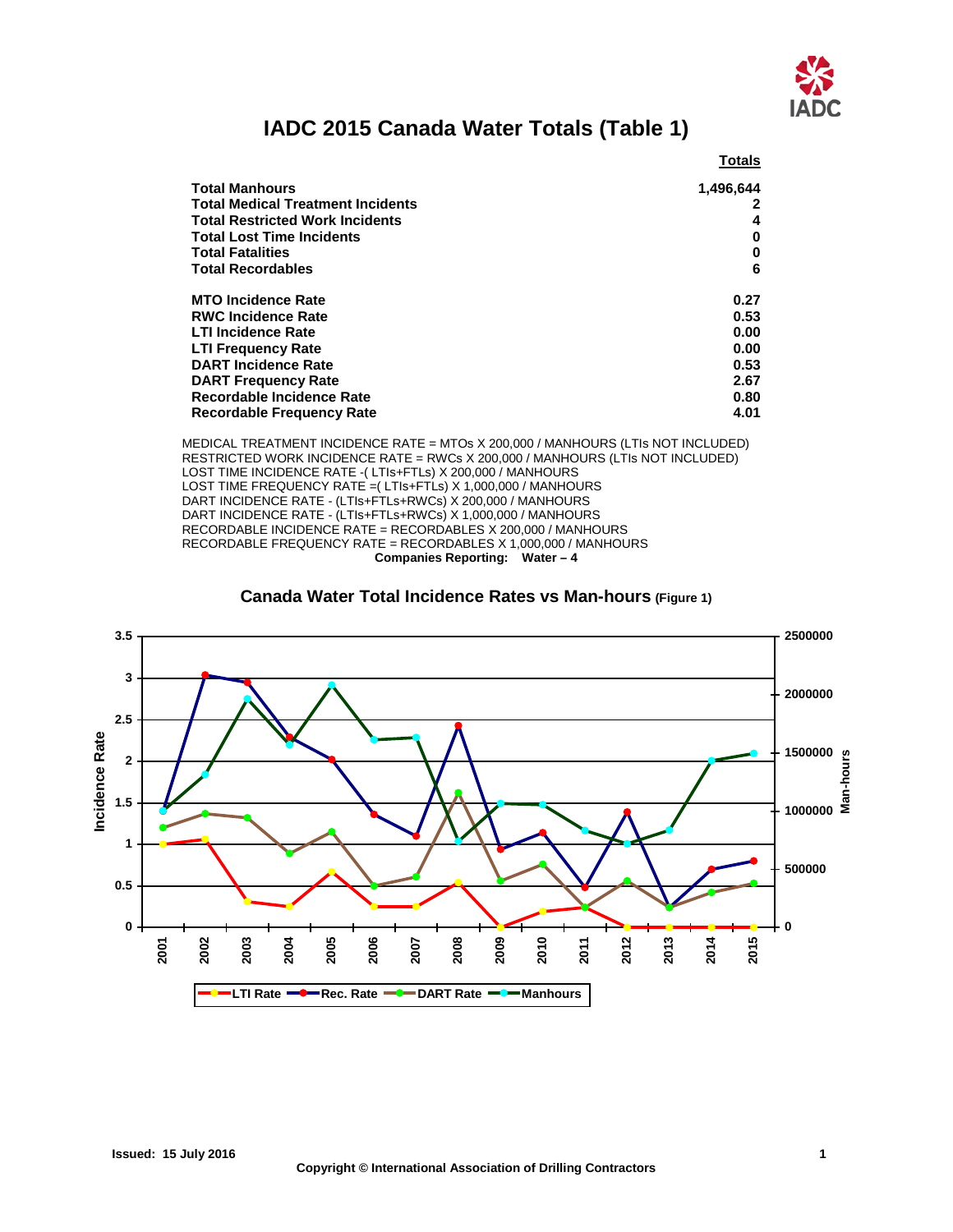

#### **IADC 2015 Canada Water Charts Note: There were zero Lost Time Incident recorded for 2015, therefore there will not be any charts. Canada Water Total Recordable Incidents by Month (Chart 2) Based on 6 Incidents**

<span id="page-3-1"></span><span id="page-3-0"></span>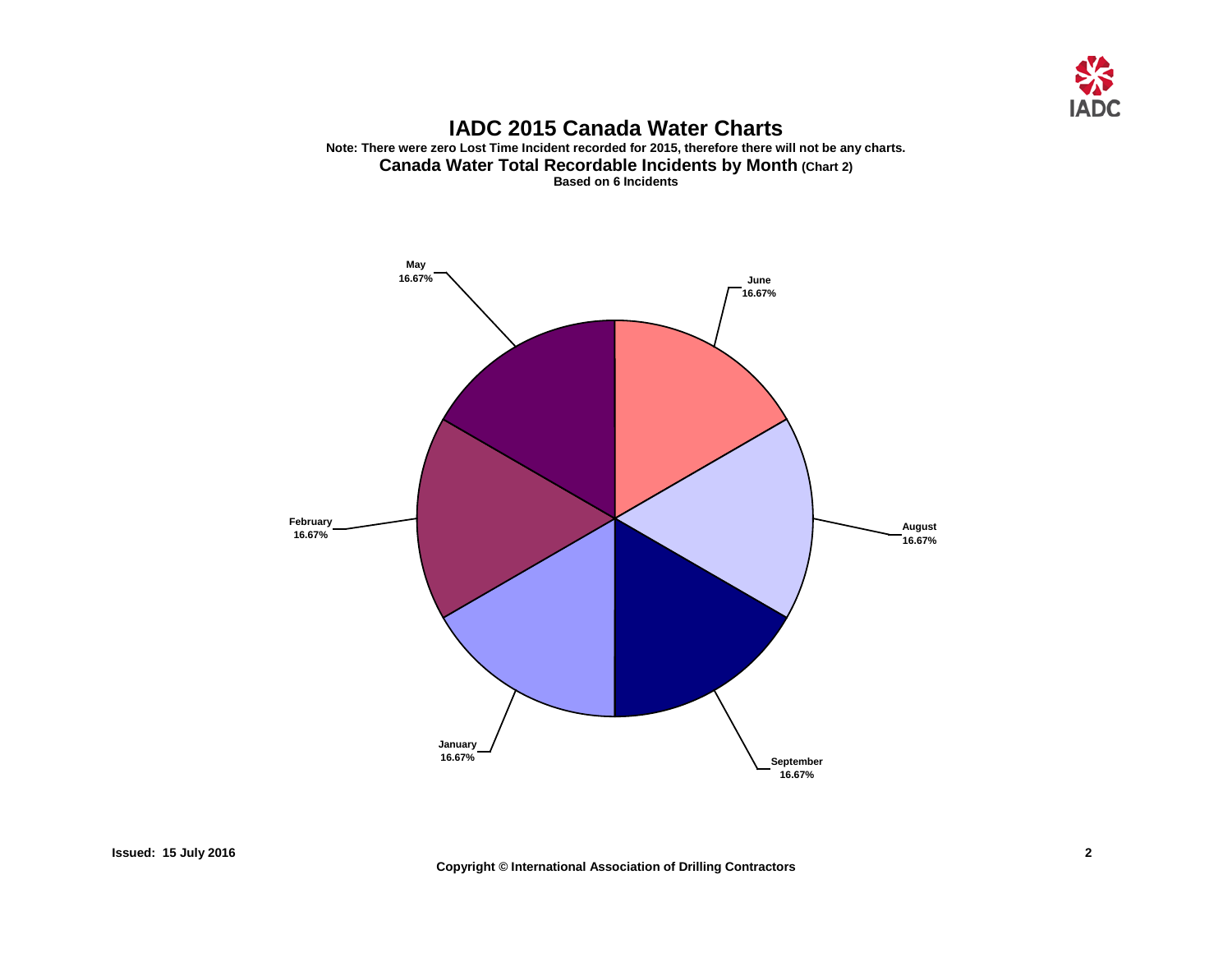

#### **Canada Water Total Recordable Incidents by Occupation (Chart 4) Based on 6 Incidents**

<span id="page-4-0"></span>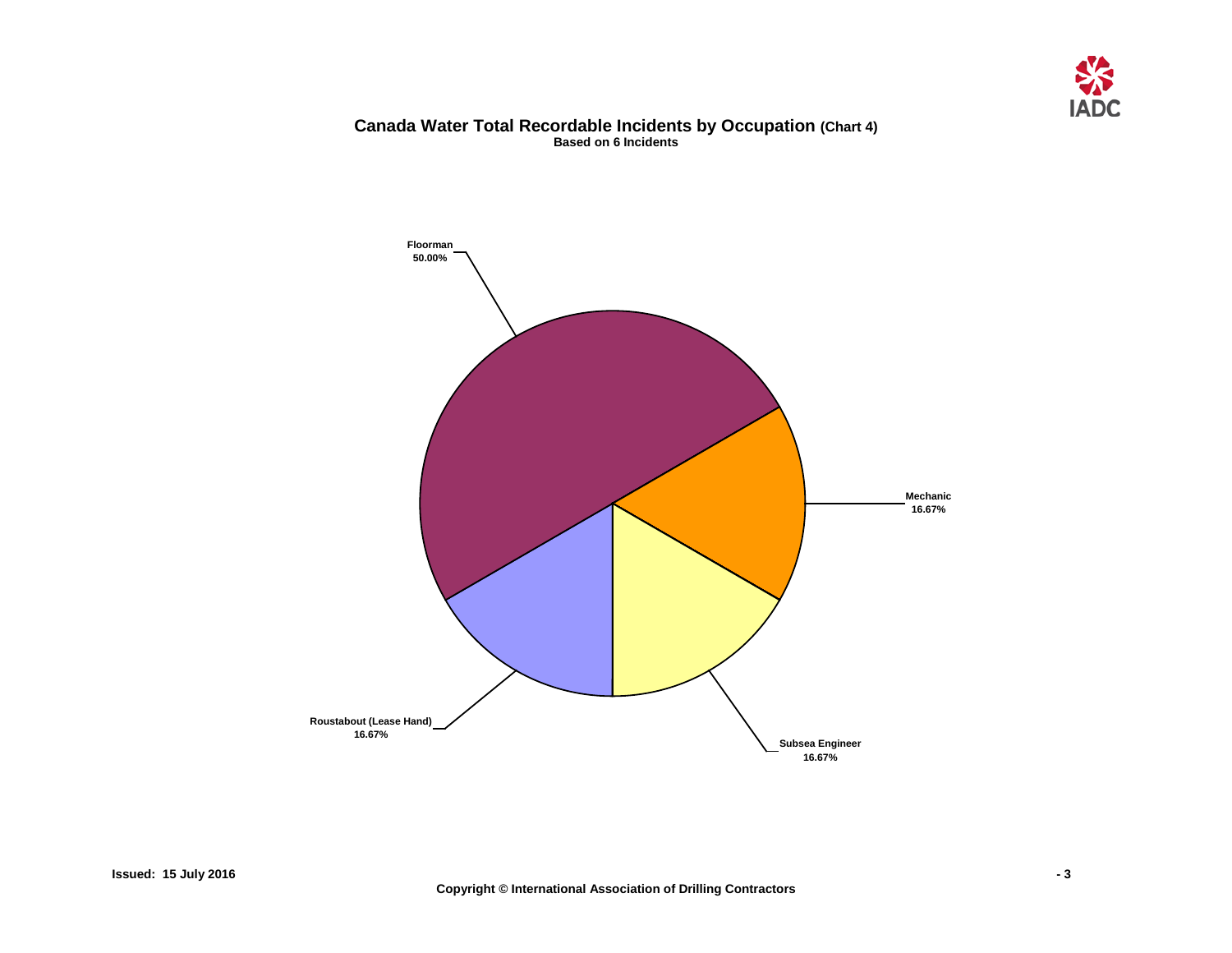

#### **Canada Water Total Recordable Incidents by Body Part (Chart 6) Based on 6 Incidents**

<span id="page-5-0"></span>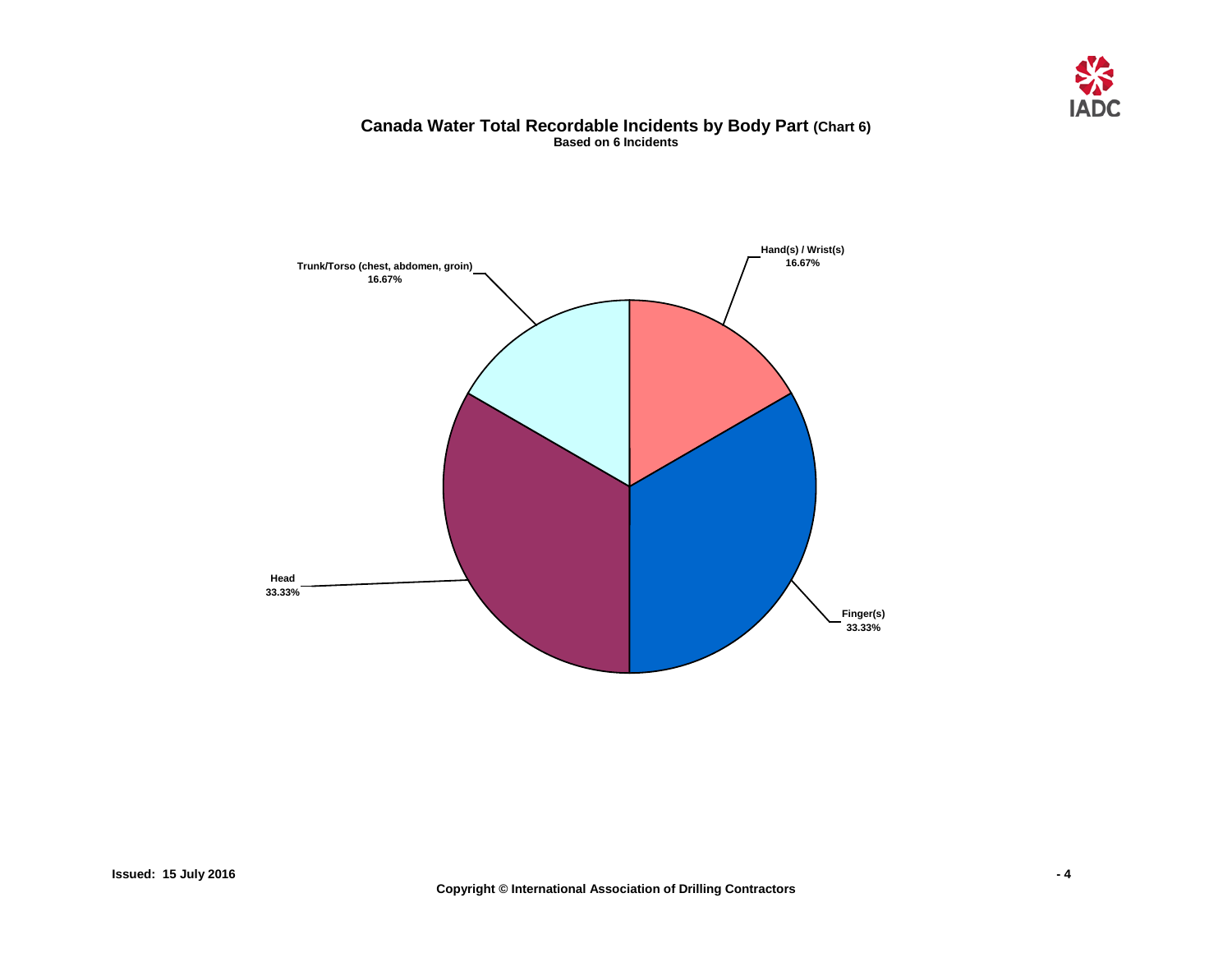

#### **Canada Water Total Recordable Incidents by Incident Type (Chart 8) Based on 6 Incidents**

<span id="page-6-0"></span>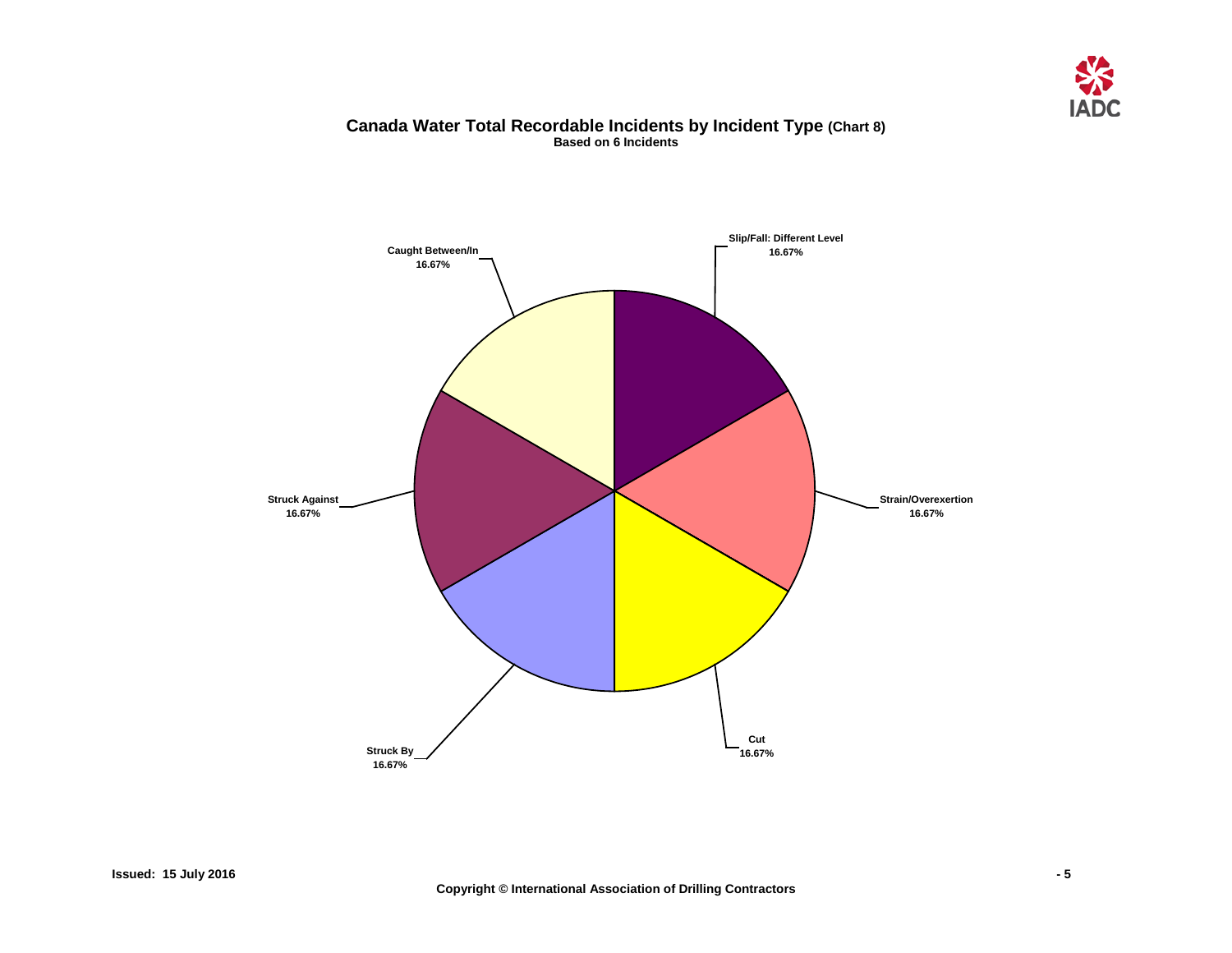

#### **Canada Water Total Recordable Incidents by Equipment (Chart 10) Based on 6 Incidents**

<span id="page-7-0"></span>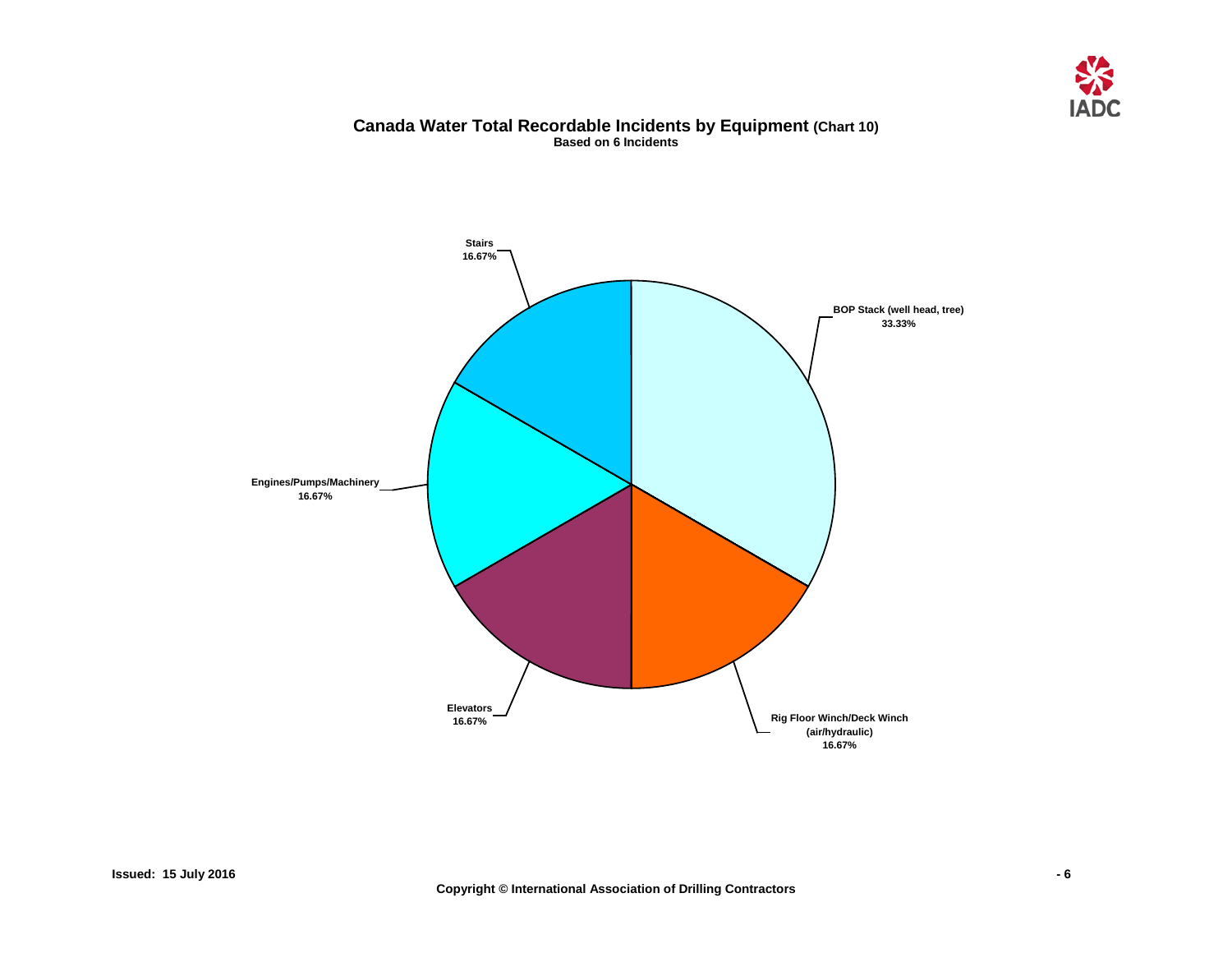

<span id="page-8-0"></span>

### **Canada Water Total Recordable Incidents by Operation (Chart 12) Based on 6 Incident**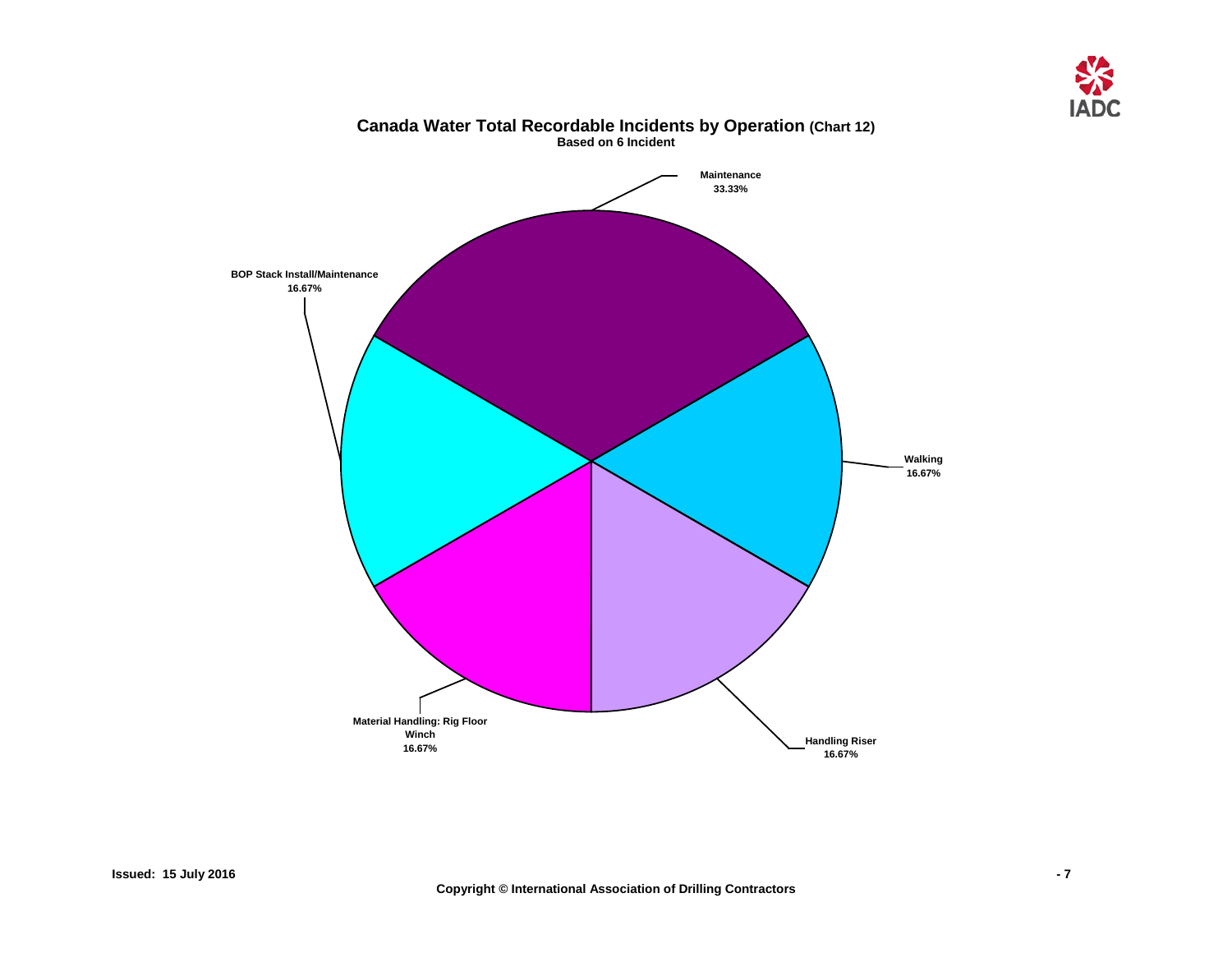

#### **Canada Water Total Recordable Incidents by Location (Chart 14) Based on 5 Incidents**

<span id="page-9-0"></span>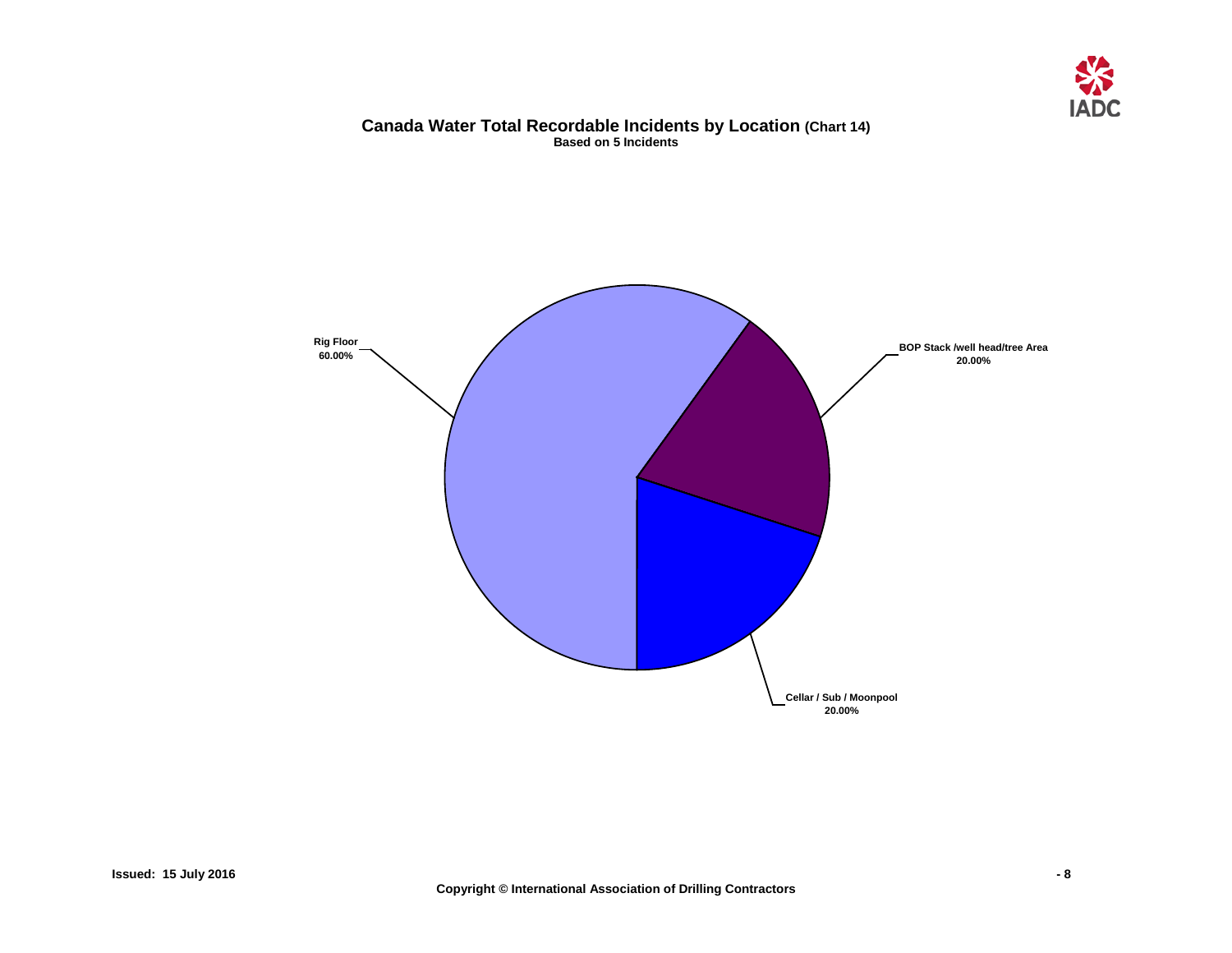

<span id="page-10-0"></span>

#### **Canada Water Total Recordable Incidents by Time in Service (Chart 16) Based on 6 Incidents**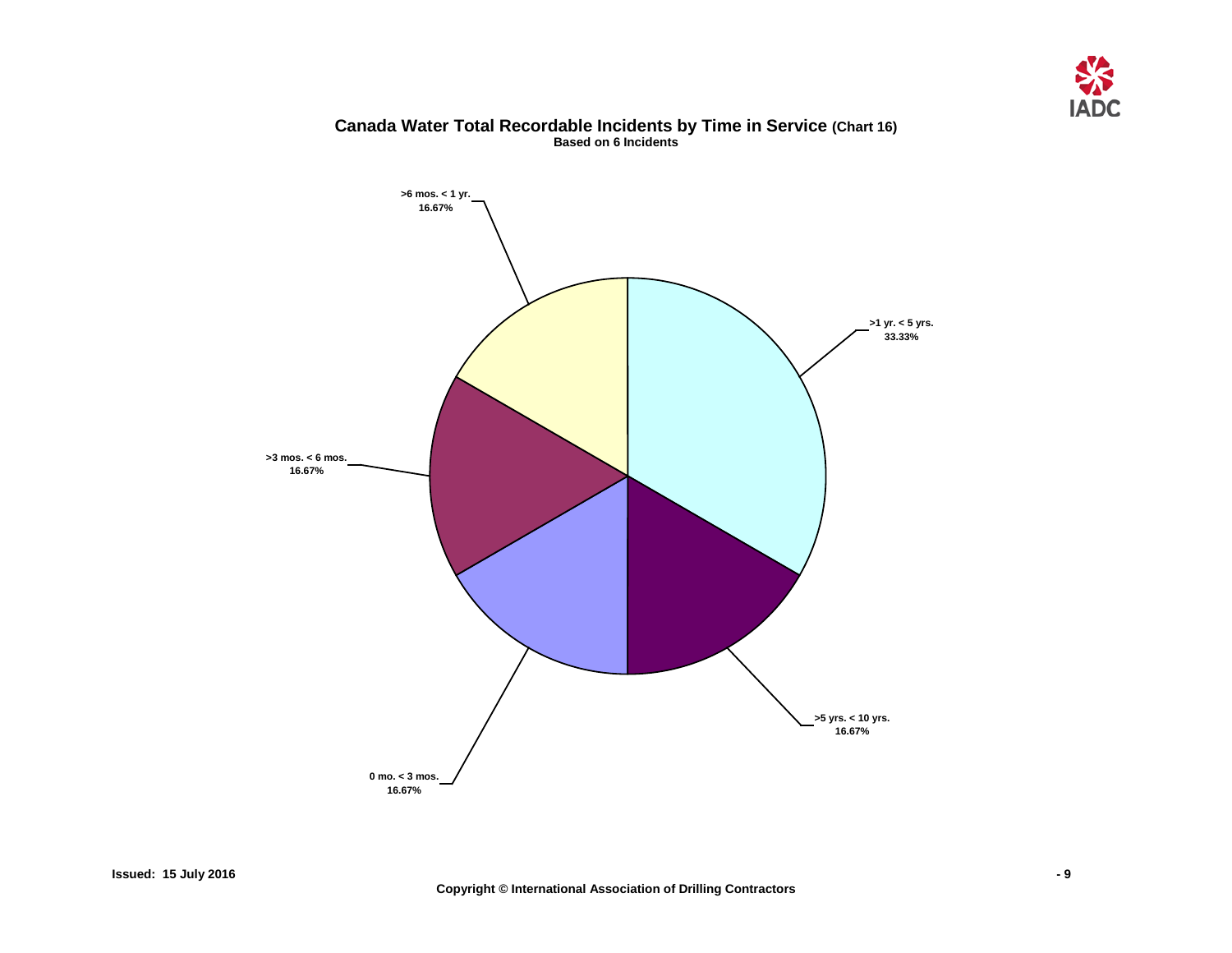

#### **Canada Water Total Recordable Incidents by Time of Day (Chart 18) Based on 6 Incidents**

<span id="page-11-0"></span>